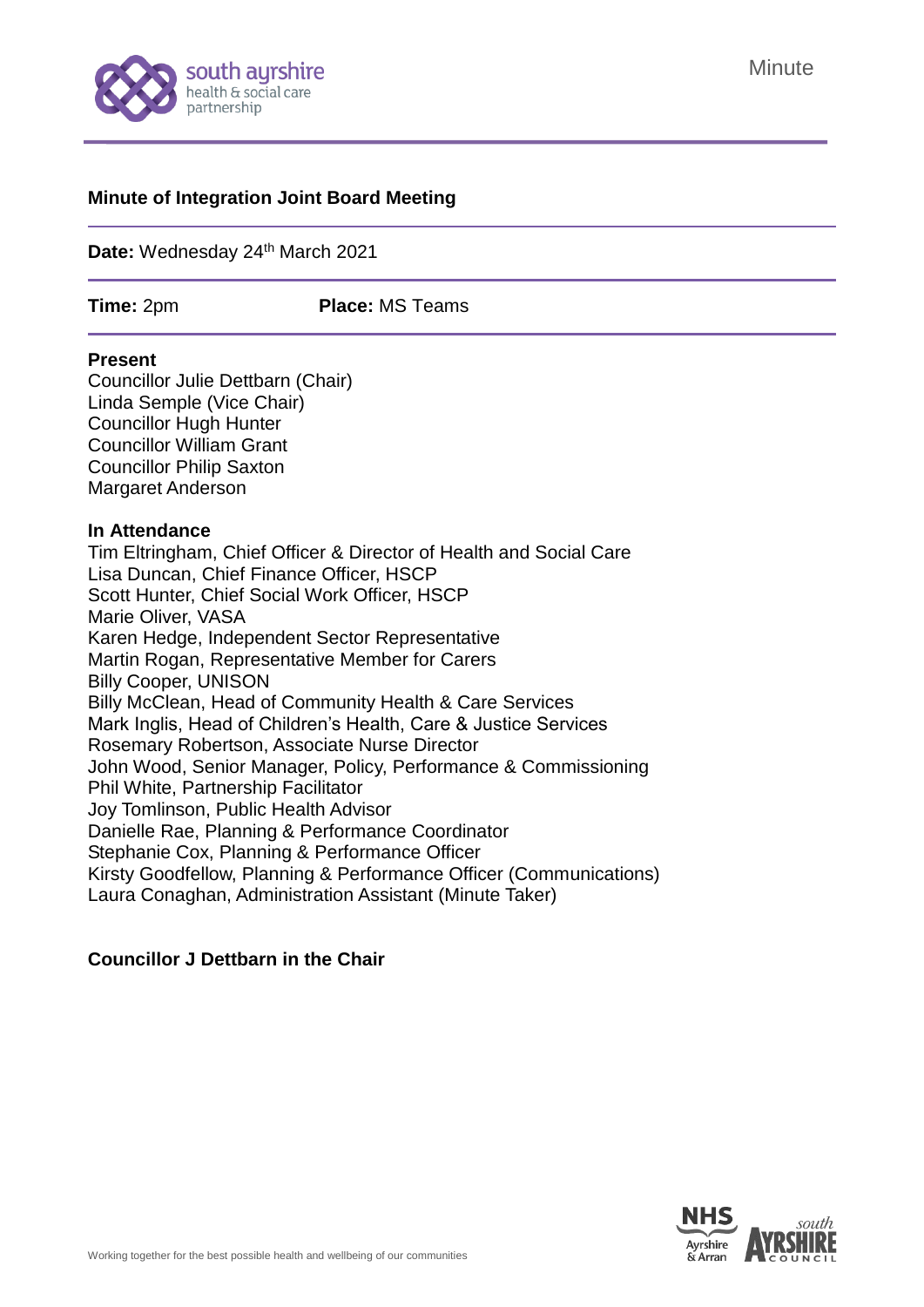

# **Apologies for Absence**

1. Apologies for absence were received on behalf of Jean Ford, Ewing Hope, Karen Briggs, Billy Cooper, Frances Ewan, Dr Philip Hodkinson and Dr Simon Farrell.

**Declarations of Interest**

2. There were no Declarations of Interest.

**Minute of Previous Meeting**

3. The minute of the meeting held on  $17<sup>th</sup>$  February 2021 [\(previously circulated\)](https://www.south-ayrshire.gov.uk/health-social-care-partnership/documents/item%203%20-%20ijb%20minute%2025.11.20%20ijb%202020%2012%2016.pdf) was approved by the Board.

## **Matters Arising**

4. The Board was advised that an update will be provided by Public Health at the meeting in October 2021.

The Board was advised that the NHS Public Involvement Network have been contacted regarding the replacement for Hugh Miller following his retirement.

## **Chief Officers Update Report**

- 5. The Chief Officer advised that since the last report, there has been a reduction in Covid-19 cases and the numbers present as relatively low at present. It was noted that the NHS will continue on emergency footing until September 2021 and services will be restarted cautiously going forward. The Chief Officer explained that there has also been a reduction in care home outbreaks.
- 6. The Chief Officer advised that Carefirst is now in place to submit case notes, with the financial information section due to be live by the end of April 2021. It was noted that two working groups have been created to help further improve and streamline processes, including retention timelines and access to information policies. The Chief Officer highlighted that one working group is specifically working on a streamlined process of requesting services for older people from external providers.
- 7. The Chief Finance Officer is part of a Pan-Ayrshire working group which ensures that the Board is issuing directions in line with the national guidance. The Chief Officer noted that further information regarding this will be provided at a future meeting of the Board.

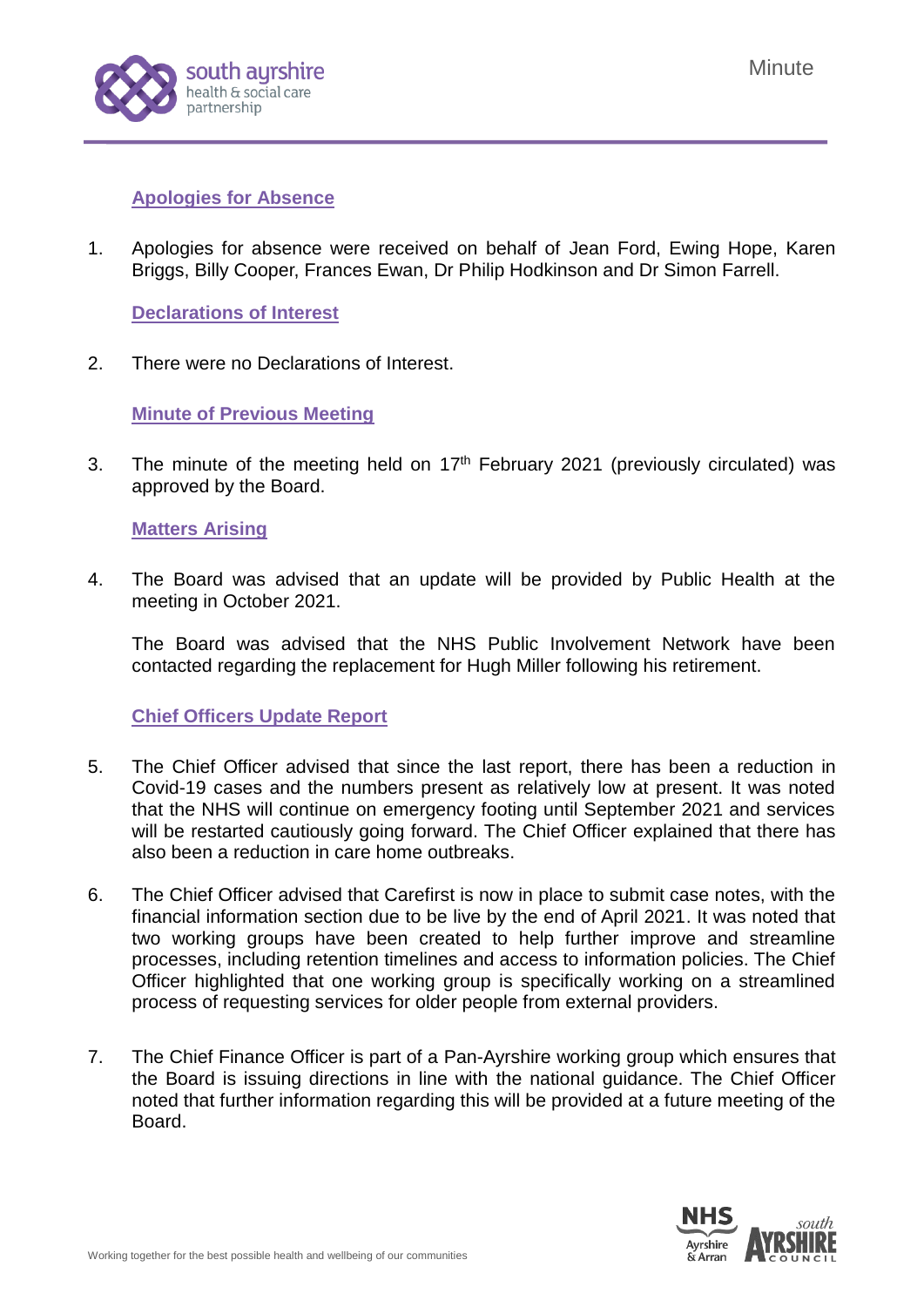

- 8. Councillor Hunter queried if there was a plan to restart services and managing public expectations in doing this. The Chief Officer explained that the Partnership and NHS have been working together to look at how to restart services safely. It was noted that a measured process approached is being looked at following national and local guidance. The Chief Officer confirmed that guidance will be issued as appropriate. M Inglis confirmed that Children & Justice Services have remained heavily involved with service users throughout the pandemic and have received a positive amount of feedback regarding how we have managed services during this time. B McClean explained that Older People's Services have adapted services appropriately and continued to provide face to face care where it was required. B McClean noted that this pandemic has excelled the thinking on how quality assurance is carried out within services. The Chair advised that the Scottish Government are taking a national approach to advise that services may look different. R Robertson confirmed that the Family Nursing Partnership have continued to make contact with the most vulnerable children in South Ayrshire and have the highest level of contact in Scotland.
- 9. The Integration Joint Board agreed to note the report.

**Integration Joint Board Budget 2021-22**

- 10. The Chief Finance Officer confirmed that the Partnership has a budget of £2.77m for 2021-22 which includes £3.221m Covid-19 payment from the Scottish Government. It was noted that there is projected savings of £1.9m for 2020-21. The Chief Finance Officer confirmed that the living wage for staff will be uplifted to 2.2%. The Chief Officer thanked the Chief Finance Officer and Senior Managers for their work in creating this report and encouraged Board Members to approve the contents of this report.
- 11. Councillor Hunter highlighted that there is £700k of savings arising from the Carers Act and queried what this money will be used for. The Chief Officer explained that the Partnership there has been money committed to additional staff members however before any firm decisions are made, there will be consultation with carers and carers agencies to gain information in what they need specifically. The Chief Finance Officer confirmed that some carers services have continued during this period however this has allowed services to look at the demands and what change is needed.
- 12. The Chair highlighted that it would be important to highlight the continuing budget pressures that Biggart Hospital has. B McClean advised that a report will be presented at a future Board meeting highlighting this specifically.
- 13. The Integration Joint Board agreed the budget and the contents of the report.

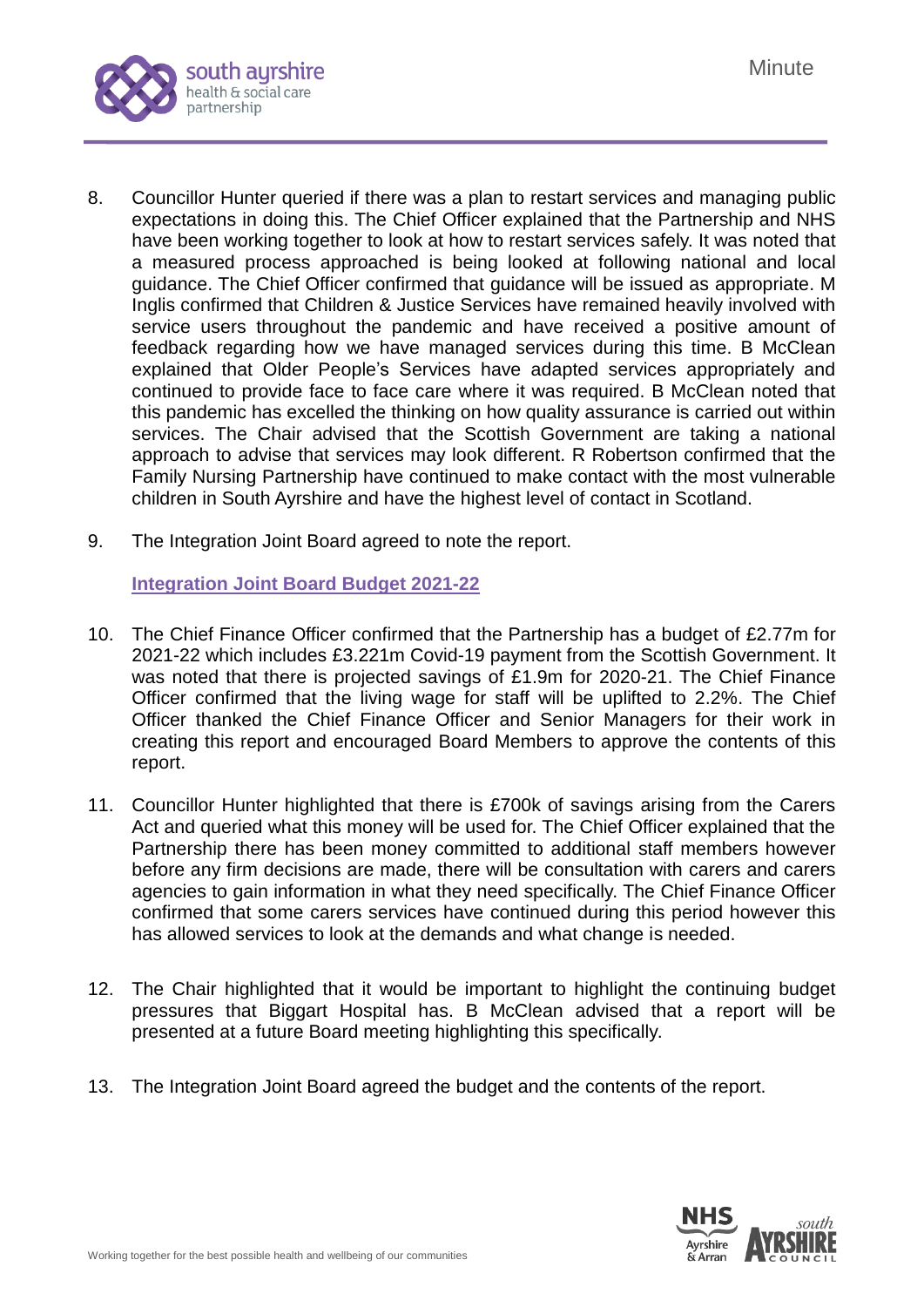

**Integration Joint Board Reserves Strategy** 

- 14. The Chief Finance Officer confirmed that the Reserves Strategy was presented and approved by the Performance & Audit Committee.
- 15. It was noted that there will be a 2% reserve of £3.2m based on the 2020-21 budget for the Partnership. The Chief Finance Officer confirmed that this will be fully approved by the Board in June 2021 at the same time as the annual accounts.
- 16. The Integration Joint Board agreed to note and approve the report.

**Integration Joint Board Strategic Plan 2021-31**

- 17. J Wood advised that the Integration Joint Board has a statutory duty to present a Strategic Plan every 3 years. The Board is being asked to approve the text of the draft Strategic Plan. D Rae confirmed that due to the Covid-19 pandemic, a different approach was used to carry out engagement and consultation on the Strategic Plan. VASA and the Carers Centre was thanked for their help in connecting with independent sector agencies and targeted groups to complete the consultation survey. D Rae highlighted that "The Deal" had been changed and will now be known as the South Ayrshire Wellness Pledge. J Wood highlighted that any future revised plans wouldn't change any of the Strategic Objectives. It was confirmed that a formal launch of the Strategic Plan will take in place following the Scottish Parliament election in late May/early June 2021.
- 18. The Chief Officer thanked the Planning & Performance Team and VASA for their hard work on this Strategic Plan. The Members of the Board mirrored their thanks to the team.
- 19. B McClean congratulated the team on an excellent document however suggested that an action plan be created to track how the strategic objectives are being implemented. J Wood confirmed that a refresh of service and commissioning plans will be created moving forward and operational plan will be tracked by the Performance & Audit Committee every 6 months and the Integration Joint Board updated on a regular basis.
- 20. The Integration Joint Board were happy to approve the contents of the report.